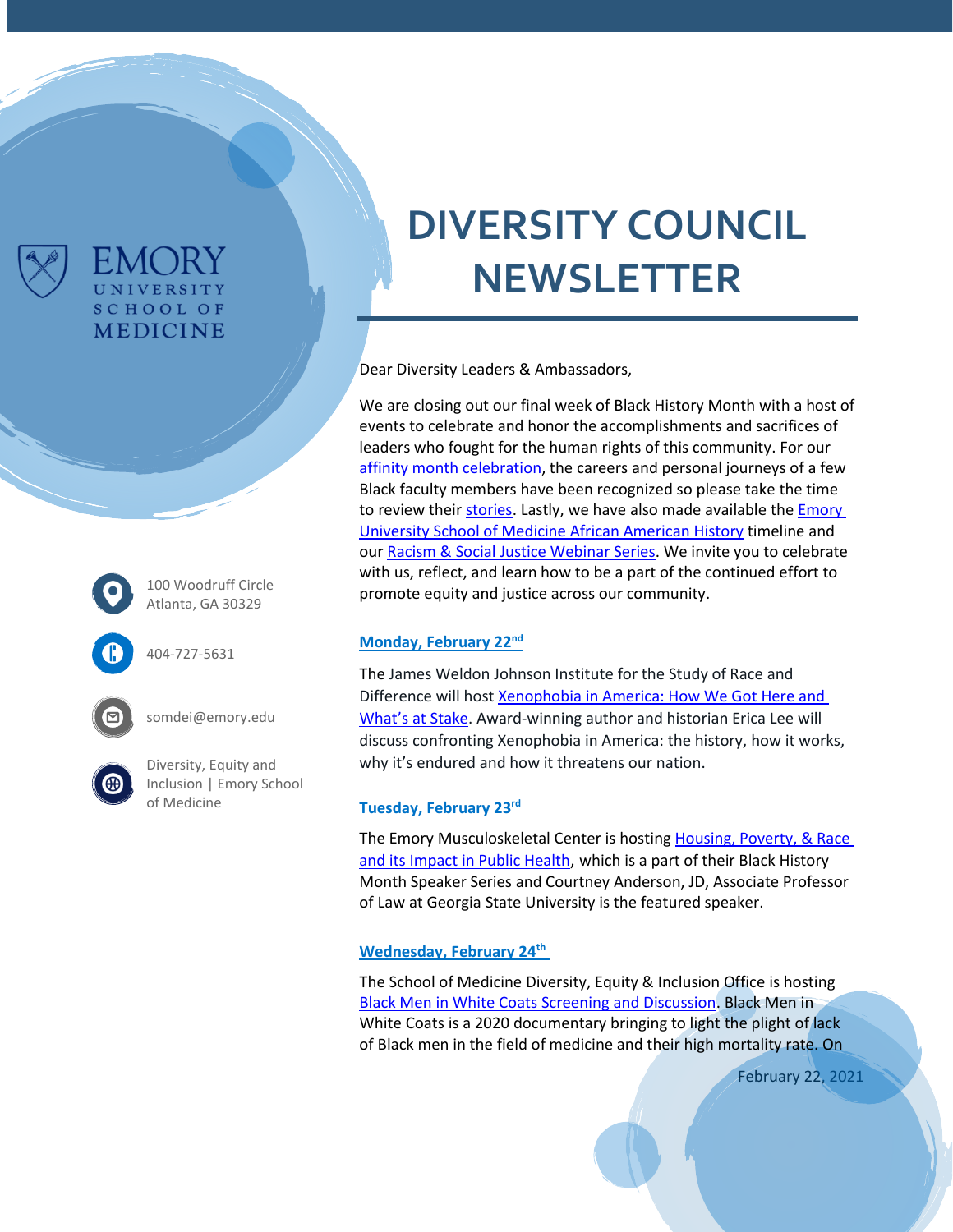

## UNIVERSITY **SCHOOL OF** MEDICINE

February 19<sup>th</sup> the film was available for viewing and viewers have until February 23<sup>rd</sup> to watch. A [panel discussion](https://eventactions.com/eareg.aspx?ea=Rsvp) featuring speakers: Anwar Osborne MD, MPM; DeJuan White, MD; Jason Campbell, MD; and Yolanda Wimberly, MD, MSc will follow on Wednesday, February 24<sup>th</sup> at 12pm.

The Department of Pediatrics/Pediatric Institute Diversity and Inclusion Committee will hos[t Pandemics and Policing: On Racism and Child](https://us02web.zoom.us/webinar/register/WN_uhyOzM2VSCqDjfOdYyNe_Q) at 8am. The featured speaker is Rhea Boyd, MD, MPH a pediatrician, public health advocate, and scholar who writes and teaches on the relationship between structural racism, inequity and health.

#### **Thursday, February 25th**

The Emory Musculoskeletal Center will be closing out the Black History Webinar Series with [A Journey to the Present: Roundtable Discussion](https://emoryhealthcare.zoom.us/j/84918425197#success)  With MSK Faculty [on the Impact of Race and Career Development](https://emoryhealthcare.zoom.us/j/84918425197#success) at 6pm. Dr. Michael Patterson Adjunct Professor in the Department of History at Morehouse College Doctorate in Education and Organizational Leadership with an emphasis in Higher Education will facilitate the discussion.

Emory University is hosting a conversation focused on how the [University is taking action to provide more access and opportunity for](https://www.engage.emory.edu/EmoryDiverseBusiness)  [diverse businesses](https://www.engage.emory.edu/EmoryDiverseBusiness) in the metro Atlanta region. A panel of practitioners at Emory will share their insights on how they are ensuring local, diverse businesses gain access to contracts, mentors, and other resources as we develop partnerships with these businesses in Metro Atlanta.

### **Friday, February 26th**

The Psychology Division of the Emory University School of Medicine at Grady Health System is hosting Racial Trauma, Advocacy, & [Community Organization](https://form.jotform.com/202504603044138) at 9am and they will explore interconnectedness of various American systems and their roles in perpetuating racial trauma, especially among Black Americans. The featured speakers are Erica Marshall-Lee, PhD, Douglas E. Lewis, Jr., PsyD, Michelle Casimir, PsyD, ABPP, Monica Agoston, PhD, ABPP

The All US [Research](https://www.eventbrite.com/e/celebrating-african-american-researchers-tickets-140923332481) Program is celebrating African American impact and contributions to the medical and research fields at 12pm. The

February 22, 2021